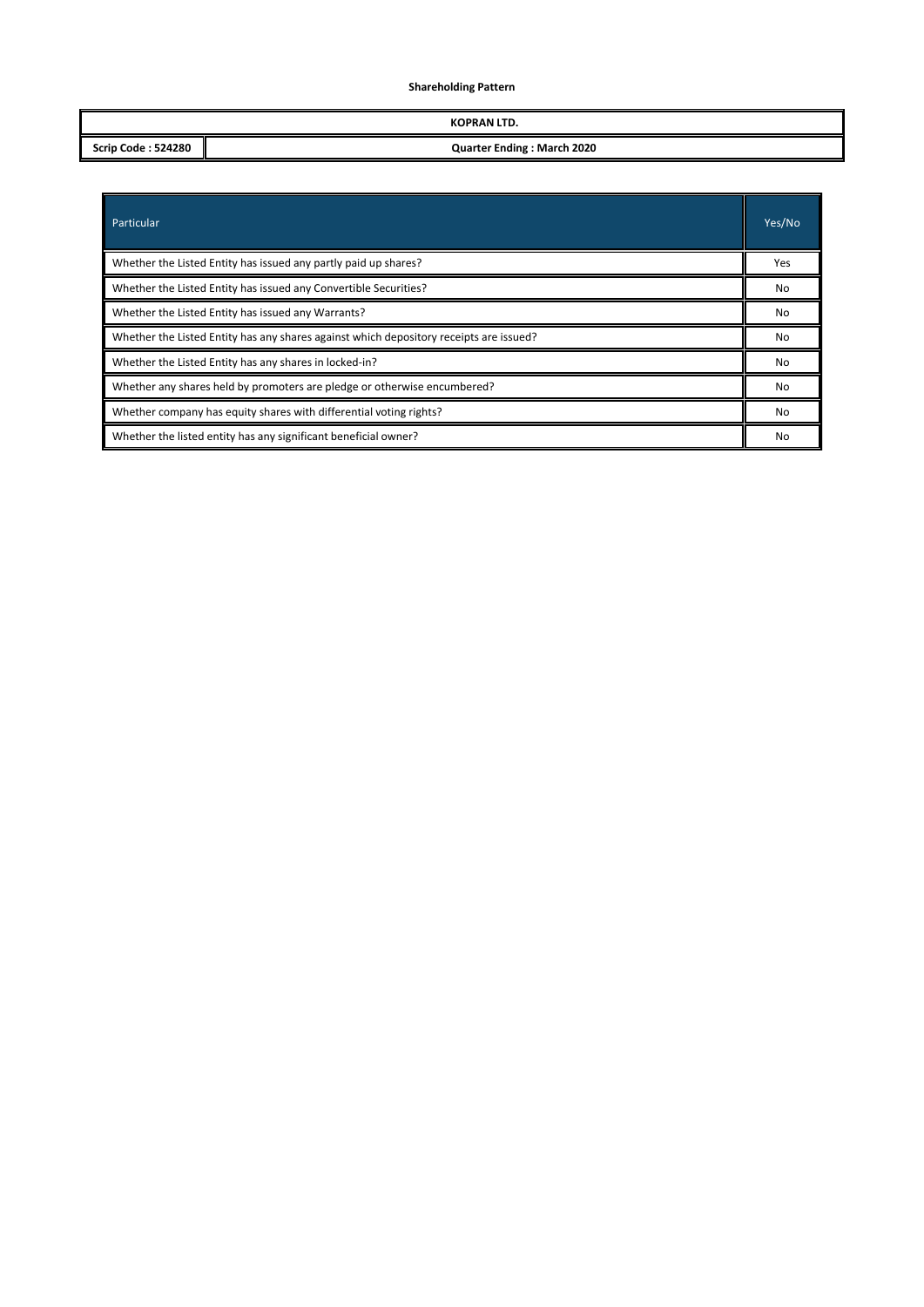# **Summary statement holding of specified securities**

| Category of<br>shareholder                  | No. of<br>shareholders | No. of fully<br>paid up<br>equity shares<br>held | No. of Partly<br>paid-up<br>equity<br>shares held | Total no.<br>shares held | Shareholding as a<br>% of total no. of<br>shares (calculated<br>as per SCRR,<br>1957) As a % of<br>$(A+B+C2)$ | No. of<br><b>Voting</b><br><b>Rights</b> | Total as a % of<br><b>Total Voting right</b> | No. of equity<br>shares held in<br>dematerialized<br>form |
|---------------------------------------------|------------------------|--------------------------------------------------|---------------------------------------------------|--------------------------|---------------------------------------------------------------------------------------------------------------|------------------------------------------|----------------------------------------------|-----------------------------------------------------------|
| (A)<br>Promoter &<br>Promoter<br>Group      | 19                     | 1,89,34,203                                      |                                                   | 1,89,34,203              | 43.78                                                                                                         | 1,89,34,203                              | 43.78                                        | 1,89,34,203                                               |
| (B) Public                                  | 31,389                 | 2,43,15,273                                      | 3,126                                             | 2,43,18,399              | 56.22                                                                                                         | 2,43,18,399                              | 56.22                                        | 2,40,21,369                                               |
| (C1) Shares<br>underlying<br><b>DRs</b>     |                        |                                                  |                                                   |                          | 0.00                                                                                                          |                                          | 0.00                                         |                                                           |
| (C2) Shares<br>held by<br>Employee<br>Trust |                        |                                                  |                                                   |                          | 0.00                                                                                                          |                                          | 0.00                                         |                                                           |
| (C) Non<br>Promoter-<br>Non Public          |                        |                                                  |                                                   |                          | 0.00                                                                                                          |                                          | 0.00                                         |                                                           |
| <b>Grand Total</b>                          | 31,408                 | 4,32,49,476                                      | 3,126                                             | 4,32,52,602              | 100.00                                                                                                        | 4,32,52,602                              | 100.00                                       | 4,29,55,572                                               |

**Note:** C=C1+C2 Grand Total=A+B+C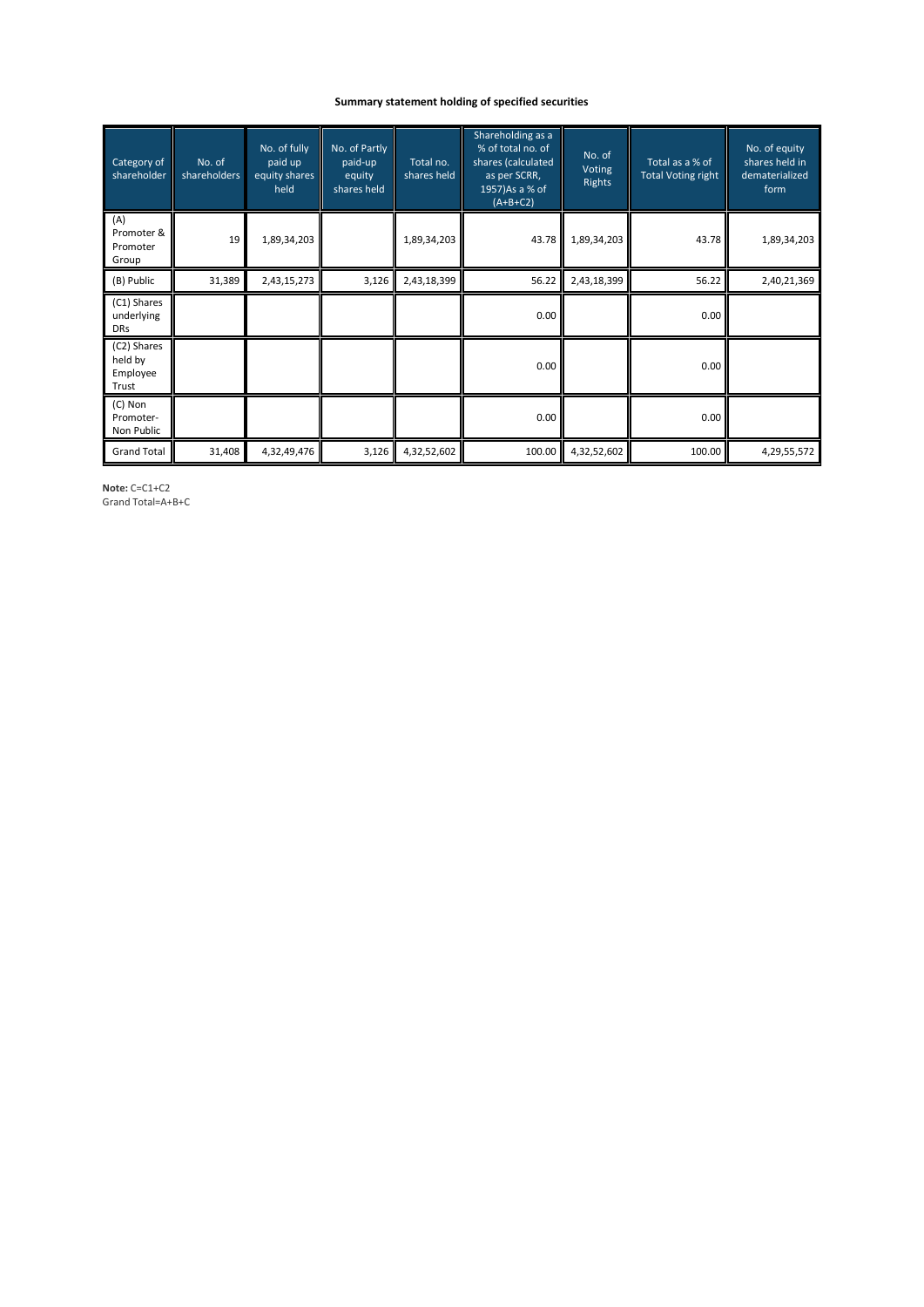# **Statement showing shareholding pattern of the Promoter and Promoter Group**

| Category of<br>shareholder               | Nos. of<br>shareholders | No. of fully paid<br>up equity shares<br>held | No. of Partly<br>paid-up<br>equity<br>shares held | Total nos.<br>shares held | Shareholding as a % of total<br>no. of shares (calculated as<br>per SCRR, 1957)As a % of<br>$(A+B+C2)$ | Number of equity<br>shares held in<br>dematerialized form |
|------------------------------------------|-------------------------|-----------------------------------------------|---------------------------------------------------|---------------------------|--------------------------------------------------------------------------------------------------------|-----------------------------------------------------------|
| A1) Indian                               |                         |                                               |                                                   |                           | 0.00                                                                                                   |                                                           |
| Individuals/Hindu<br>undivided Family    | 12                      | 54,81,410                                     |                                                   | 54,81,410                 | 12.67                                                                                                  | 54,81,410                                                 |
| Rajendra Somani                          | 1                       | 23,24,250                                     |                                                   | 23,24,250                 | 5.37                                                                                                   | 23,24,250                                                 |
| Susheel Somani                           | 1                       | 8,71,900                                      |                                                   | 8,71,900                  | 2.02                                                                                                   | 8,71,900                                                  |
| Hridai Shusheel<br>Somani                | 1                       | 1,16,900                                      |                                                   | 1,16,900                  | 0.27                                                                                                   | 1,16,900                                                  |
| Mridula Somani                           | 1                       | 2,28,900                                      |                                                   | 2,28,900                  | 0.53                                                                                                   | 2,28,900                                                  |
| Surendra Somani                          | 1                       | 5,03,075                                      |                                                   | 5,03,075                  | 1.16                                                                                                   | 5,03,075                                                  |
| Jaya Somani                              | 1                       | 2,58,500                                      |                                                   | 2,58,500                  | 0.60                                                                                                   | 2,58,500                                                  |
| Adarsh Somani                            | 1                       | 1,81,250                                      |                                                   | 1,81,250                  | 0.42                                                                                                   | 1,81,250                                                  |
| Suhrid Somani                            | 1                       | 93,300                                        |                                                   | 93,300                    | 0.22                                                                                                   | 93,300                                                    |
| Vandana Somani                           | 1                       | 3,25,200                                      |                                                   | 3,25,200                  | 0.75                                                                                                   | 3,25,200                                                  |
| Somani Kumkum                            | 1                       | 35,635                                        |                                                   | 35,635                    | 0.08                                                                                                   | 35,635                                                    |
| Varun Somani                             | 1                       | 2,72,500                                      |                                                   | 2,72,500                  | 0.63                                                                                                   | 2,72,500                                                  |
| Nupur Somani                             | $\mathbf{1}$            | 2,70,000                                      |                                                   | 2,70,000                  | 0.62                                                                                                   | 2,70,000                                                  |
| Any Other (specify)                      | 7                       | 1,34,52,793                                   |                                                   | 1,34,52,793               | 31.10                                                                                                  | 1,34,52,793                                               |
| <b>Debonair Publication</b><br>Pvt. Ltd. | 1                       | 1,000                                         |                                                   | 1,000                     | 0.00                                                                                                   | 1,000                                                     |
| G. Claridge &<br><b>Company Limited</b>  | $\mathbf{1}$            | 3,42,500                                      |                                                   | 3,42,500                  | 0.79                                                                                                   | 3,42,500                                                  |
| <b>Oricon Enterprises</b><br>Ltd.        | 1                       | 60,17,183                                     |                                                   | 60,17,183                 | 13.91                                                                                                  | 60,17,183                                                 |
| Parijat Shipping and<br>Finale Ltd.      | 1                       | 3,85,209                                      |                                                   | 3,85,209                  | 0.89                                                                                                   | 3,85,209                                                  |
| Kopran Lifestyle Ltd                     | 1                       | 3,950                                         |                                                   | 3,950                     | 0.01                                                                                                   | 3,950                                                     |
| Sarvamangal<br>Mercantile Co. Ltd.       | $\mathbf{1}$            | 29,02,951                                     |                                                   | 29,02,951                 | 6.71                                                                                                   | 29,02,951                                                 |
| Panorama Finvest<br>Pvt. Ltd.            | 1                       | 38,00,000                                     |                                                   | 38,00,000                 | 8.79                                                                                                   | 38,00,000                                                 |
| Sub Total A1                             | 19                      | 1,89,34,203                                   |                                                   | 1,89,34,203               | 43.78                                                                                                  | 1,89,34,203                                               |
| A2) Foreign                              |                         |                                               |                                                   |                           | 0.00                                                                                                   |                                                           |
| $A = A1 + A2$                            | 19                      | 1,89,34,203                                   |                                                   | 1,89,34,203               | 43.78                                                                                                  | 1,89,34,203                                               |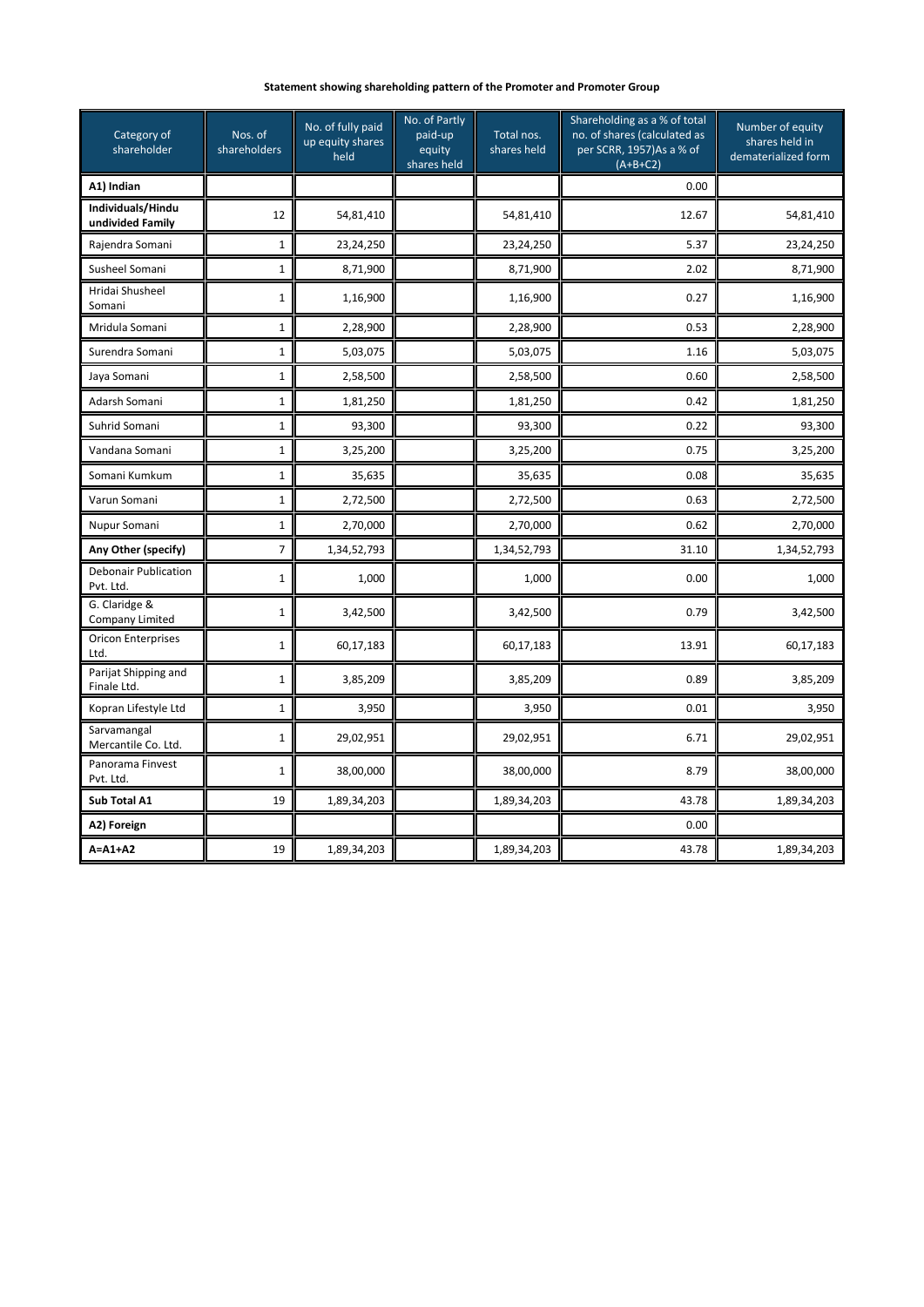# **Statement showing shareholding pattern of the Public shareholder**

| Category & Name of<br>the Shareholders                                                                                                   | No. of<br>shareholder | No. of fully<br>paid up<br>equity<br>shares held | Partly<br>paid-up<br>equity<br>shares<br>held | Total no.<br>shares held | Shareholding %<br>calculated as per<br>SCRR, 1957 As a<br>% of (A+B+C2) | No. of<br>Voting<br><b>Rights</b> | <b>Total as</b><br>a % of<br>Total<br>Voting<br>right | No. of equity<br>shares held in<br>dematerialized<br>form(Not<br>Applicable) |  |
|------------------------------------------------------------------------------------------------------------------------------------------|-----------------------|--------------------------------------------------|-----------------------------------------------|--------------------------|-------------------------------------------------------------------------|-----------------------------------|-------------------------------------------------------|------------------------------------------------------------------------------|--|
| <b>B1) Institutions</b>                                                                                                                  | 0                     | 0                                                |                                               |                          | 0.00                                                                    |                                   | 0.00                                                  |                                                                              |  |
| <b>Mutual Funds/</b>                                                                                                                     | 3                     | 500                                              |                                               | 500                      | 0.00                                                                    | 500                               | 0.00                                                  |                                                                              |  |
| <b>Foreign Portfolio</b><br><b>Investors</b>                                                                                             | 3                     | 300                                              |                                               | 300                      | 0.00                                                                    | 300                               | 0.00                                                  |                                                                              |  |
| <b>Financial</b><br><b>Institutions/Banks</b>                                                                                            | 12                    | 1041457                                          | 145                                           | 10,41,602                | 2.41                                                                    | 10,41,602                         | 2.41                                                  | 10,41,302                                                                    |  |
| <b>Sub Total B1</b>                                                                                                                      | 18                    | 1042257                                          | 145                                           | 10,42,402                | 2.41                                                                    | 10,42,402                         | 2.41                                                  | 10,41,302                                                                    |  |
| <b>B2) Central</b><br>Government/ State<br>Government(s)/<br><b>President of India</b>                                                   | 0                     | $\pmb{0}$                                        |                                               |                          | 0.00                                                                    |                                   | 0.00                                                  |                                                                              |  |
| B3) Non-<br><b>Institutions</b>                                                                                                          | 0                     | $\mathbf 0$                                      |                                               |                          | 0.00                                                                    |                                   | 0.00                                                  |                                                                              |  |
| <b>Individual share</b><br>capital upto Rs. 2<br>Lacs                                                                                    | 29718                 | 14139463                                         | 2,981                                         | 1,41,42,444              | 32.70                                                                   | 1,41,42,444                       | 32.70                                                 | 1,38,66,465                                                                  |  |
| <b>Individual share</b><br>capital in excess of<br>Rs. 2 Lacs                                                                            | 86                    | 4623016                                          |                                               | 46,23,016                | 10.69                                                                   | 46,23,016                         | 10.69                                                 | 46,23,016                                                                    |  |
| <b>NBFCs registered</b><br>with RBI                                                                                                      | $\mathbf{1}$          | 15399                                            |                                               | 15,399                   | 0.04                                                                    | 15,399                            | 0.04                                                  | 15,399                                                                       |  |
| Any Other (specify)                                                                                                                      | 1566                  | 4495138                                          |                                               | 44,95,138                | 10.39                                                                   | 44,95,138                         | 10.39                                                 | 44,75,187                                                                    |  |
| <b>Bodies Corporate</b>                                                                                                                  | 238                   | 1545047                                          |                                               | 15,45,047                | 3.57                                                                    | 15,45,047                         | 3.57                                                  | 15,25,246                                                                    |  |
| <b>Clearing Members</b>                                                                                                                  | 115                   | 624095                                           |                                               | 6,24,095                 | 1.44                                                                    | 6,24,095                          | 1.44                                                  | 6,24,095                                                                     |  |
| <b>HUF</b>                                                                                                                               | 893                   | 1228619                                          |                                               | 12,28,619                | 2.84                                                                    | 12,28,619                         | 2.84                                                  | 12,28,619                                                                    |  |
| Non-Resident<br>Indian (NRI)                                                                                                             | 318                   | 1095429                                          |                                               | 10,95,429                | 2.53                                                                    | 10,95,429                         | 2.53                                                  | 10,95,279                                                                    |  |
| Trusts                                                                                                                                   | $\overline{2}$        | 1948                                             |                                               | 1,948                    | 0.00                                                                    | 1,948                             | 0.00                                                  | 1,948                                                                        |  |
| <b>Sub Total B3</b>                                                                                                                      | 31371                 | 23273016                                         | 2,981                                         | 2,32,75,997              | 53.81                                                                   | 2,32,75,997                       | 53.81                                                 | 2,29,80,067                                                                  |  |
| $B = B1 + B2 + B3$                                                                                                                       | 31389                 | 24315273                                         | 3,126                                         | 2,43,18,399              | 56.22                                                                   | 2,43,18,399                       | 56.22                                                 | 2,40,21,369                                                                  |  |
| Details of the shareholders acting as persons in Concert including their Shareholding (No. and %):                                       |                       |                                                  |                                               |                          |                                                                         |                                   |                                                       |                                                                              |  |
| Details of Shares which remain unclaimed may be given here along with details such as number of shareholders, outstanding shares held in |                       |                                                  |                                               |                          |                                                                         |                                   |                                                       |                                                                              |  |

demat/unclaimed suspense account, voting rights which are frozen etc.